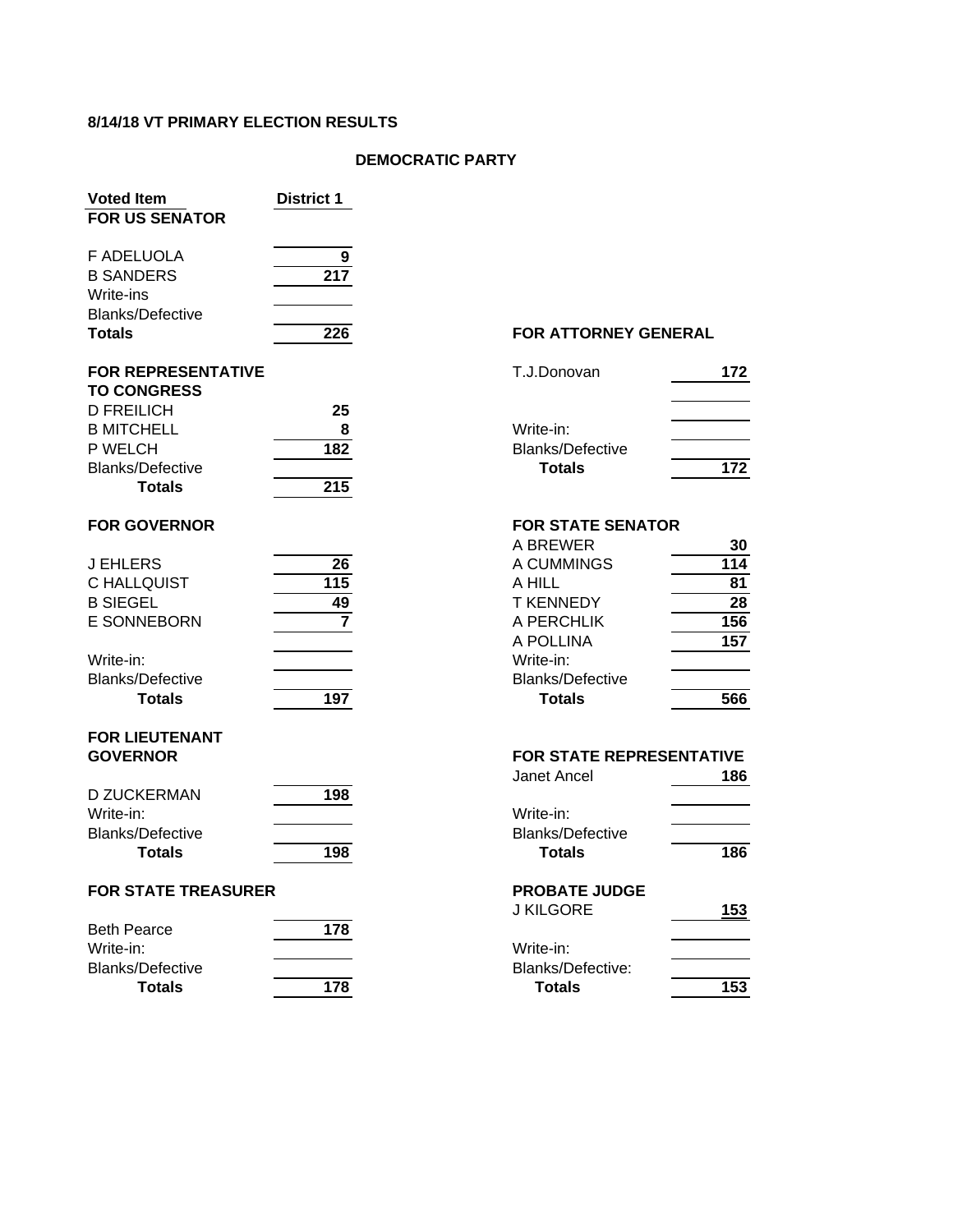# **FOR SECRETARY OF STATE**

| Jim Condos              | 183 | M CONLON          | 134 |
|-------------------------|-----|-------------------|-----|
| Write-in:               |     | O TRAUTZ          | 114 |
| <b>Blanks/Defective</b> |     | Write-in:         |     |
| Totals                  | 183 | Blanks/Defective: |     |

## **FOR AUDITOR OF ACCOUNTS**

| Doug Hoffer             | 171 |                   |     |
|-------------------------|-----|-------------------|-----|
| Write-in:               |     | R THIBAULT        | 148 |
| <b>Blanks/Defective</b> |     | Write-in:         |     |
| Totals                  | 171 | Blanks/Defective: |     |

| <b>ASSISTANT JUDGE N/A</b> |
|----------------------------|
| 134                        |
| 114                        |
|                            |
|                            |
| 248                        |
|                            |

# **STATE'S ATTORNEY** N/A

| R THIBAULT<br>Write-in: |     | 148 |  |
|-------------------------|-----|-----|--|
| Blanks/Defective:       |     |     |  |
| <b>Totals</b>           |     | 148 |  |
| <b>SHERIFF</b>          | N/A |     |  |
| Write-in:               |     | 9   |  |
| not enough votes to win |     |     |  |
| Blanks/Defective:       |     |     |  |
| Totals                  |     | 9   |  |
| <b>HIGH BAILIFF</b>     |     |     |  |
| Write-in:               |     | З   |  |
| not enough votes to win |     |     |  |
| Blanks/Defective:       |     |     |  |
| Totals                  |     |     |  |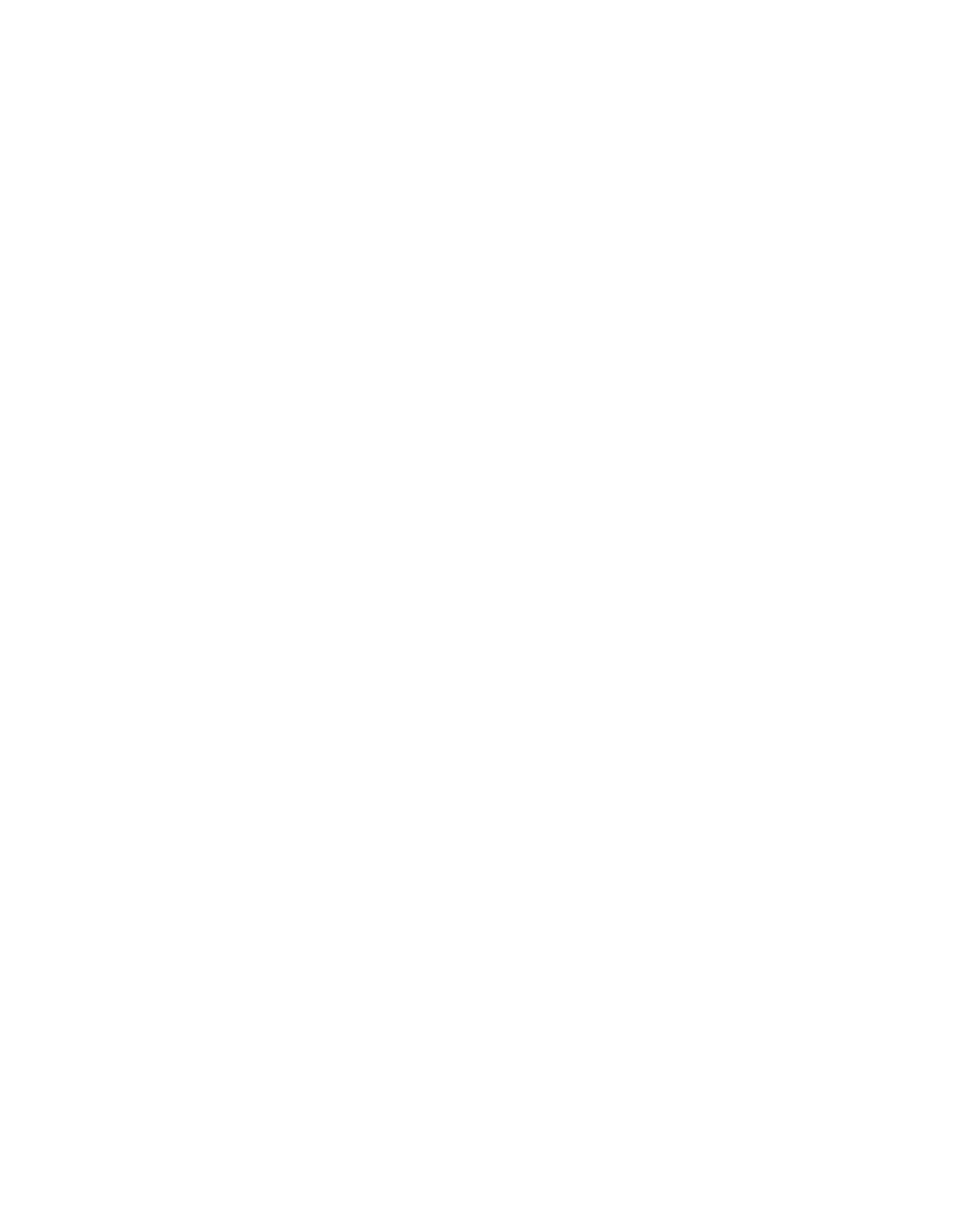$\begin{tabular}{|c|c|c|} \hline \quad \quad & \quad \quad & \quad \quad \\ \hline \quad \quad & \quad \quad & \quad \quad \\ \hline \quad \quad & \quad \quad & \quad \quad \\ \hline \quad \quad & \quad \quad & \quad \quad \\ \hline \quad \quad & \quad \quad & \quad \quad \\ \hline \quad \quad & \quad \quad & \quad \quad \\ \hline \quad \quad & \quad \quad & \quad \quad \\ \hline \quad \quad & \quad \quad & \quad \quad \\ \hline \quad \quad & \quad \quad & \quad \quad \\ \hline \quad \quad & \quad \quad & \quad \quad \\ \hline \quad \quad & \quad \quad & \quad \quad \\ \hline \quad \quad &$  $\equiv$  $\frac{1}{\sqrt{1-\frac{1}{2}}\left(1-\frac{1}{2}\right)}$  $\overline{\phantom{a}}$  $\begin{tabular}{|c|c|c|c|} \hline \quad \quad & \quad \quad & \quad \quad \\ \hline \quad \quad & \quad \quad & \quad \quad \\ \hline \quad \quad & \quad \quad & \quad \quad \\ \hline \quad \quad & \quad \quad & \quad \quad \\ \hline \quad \quad & \quad \quad & \quad \quad \\ \hline \quad \quad & \quad \quad & \quad \quad \\ \hline \end{tabular}$  $\begin{tabular}{|c|c|c|} \hline \quad \quad & \quad \quad & \quad \quad \\ \hline \quad \quad & \quad \quad & \quad \quad \\ \hline \quad \quad & \quad \quad & \quad \quad \\ \hline \quad \quad & \quad \quad & \quad \quad \\ \hline \quad \quad & \quad \quad & \quad \quad \\ \hline \quad \quad & \quad \quad & \quad \quad \\ \hline \quad \quad & \quad \quad & \quad \quad \\ \hline \quad \quad & \quad \quad & \quad \quad \\ \hline \quad \quad & \quad \quad & \quad \quad \\ \hline \quad \quad & \quad \quad & \quad \quad \\ \hline \quad \quad & \quad \quad & \quad \quad \\ \hline \quad \quad &$  $\begin{tabular}{|c|c|c|} \hline \quad \quad & \quad \quad & \quad \quad \\ \hline \quad \quad & \quad \quad & \quad \quad \\ \hline \quad \quad & \quad \quad & \quad \quad \\ \hline \quad \quad & \quad \quad & \quad \quad \\ \hline \quad \quad & \quad \quad & \quad \quad \\ \hline \quad \quad & \quad \quad & \quad \quad \\ \hline \quad \quad & \quad \quad & \quad \quad \\ \hline \quad \quad & \quad \quad & \quad \quad \\ \hline \quad \quad & \quad \quad & \quad \quad \\ \hline \quad \quad & \quad \quad & \quad \quad \\ \hline \quad \quad & \quad \quad & \quad \quad \\ \hline \quad \quad &$  $\begin{tabular}{|c|c|c|} \hline \quad \quad & \quad \quad & \quad \quad \\ \hline \quad \quad & \quad \quad & \quad \quad \\ \hline \quad \quad & \quad \quad & \quad \quad \\ \hline \quad \quad & \quad \quad & \quad \quad \\ \hline \quad \quad & \quad \quad & \quad \quad \\ \hline \end{tabular}$  $\begin{tabular}{|c|c|c|c|} \hline \quad \quad & \quad \quad & \quad \quad & \quad \quad \\ \hline \quad \quad & \quad \quad & \quad \quad & \quad \quad \\ \hline \quad \quad & \quad \quad & \quad \quad & \quad \quad \\ \hline \quad \quad & \quad \quad & \quad \quad & \quad \quad \\ \hline \quad \quad & \quad \quad & \quad \quad & \quad \quad \\ \hline \end{tabular}$  $\begin{tabular}{|c|c|c|c|} \hline \quad \quad & \quad \quad & \quad \quad & \quad \quad \\ \hline \quad \quad & \quad \quad & \quad \quad & \quad \quad \\ \hline \quad \quad & \quad \quad & \quad \quad & \quad \quad \\ \hline \quad \quad & \quad \quad & \quad \quad & \quad \quad \\ \hline \quad \quad & \quad \quad & \quad \quad & \quad \quad \\ \hline \end{tabular}$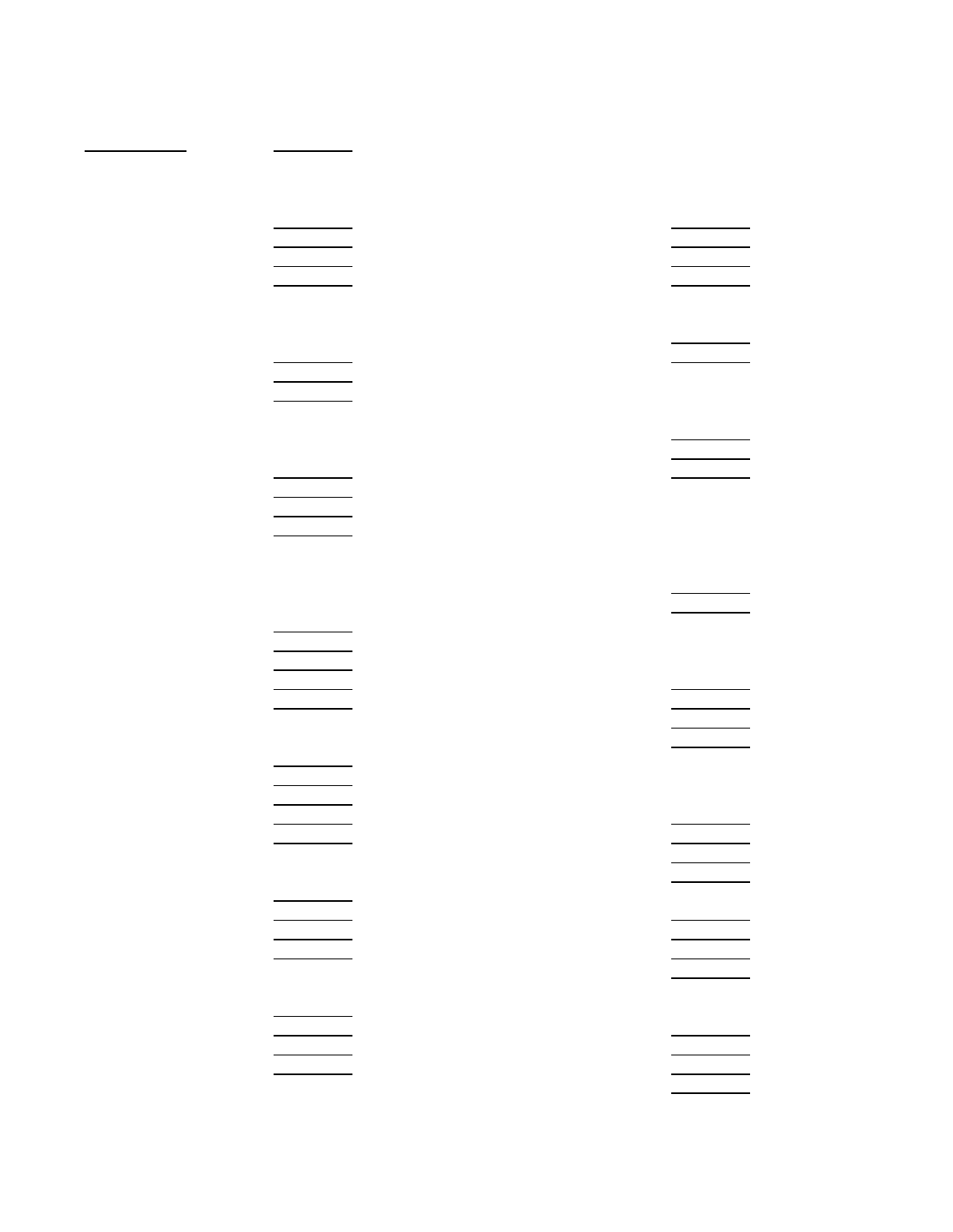J.  $\begin{tabular}{c} \multicolumn{2}{c} {\textbf{1}} & \multicolumn{2}{c} {\textbf{1}} & \multicolumn{2}{c} {\textbf{1}} \\ \multicolumn{2}{c} {\textbf{1}} & \multicolumn{2}{c} {\textbf{1}} & \multicolumn{2}{c} {\textbf{1}} \\ \multicolumn{2}{c} {\textbf{1}} & \multicolumn{2}{c} {\textbf{1}} & \multicolumn{2}{c} {\textbf{1}} \\ \multicolumn{2}{c} {\textbf{1}} & \multicolumn{2}{c} {\textbf{1}} & \multicolumn{2}{c} {\textbf{1}} \\ \multicolumn{2}{c} {\textbf{1}} & \multicolumn$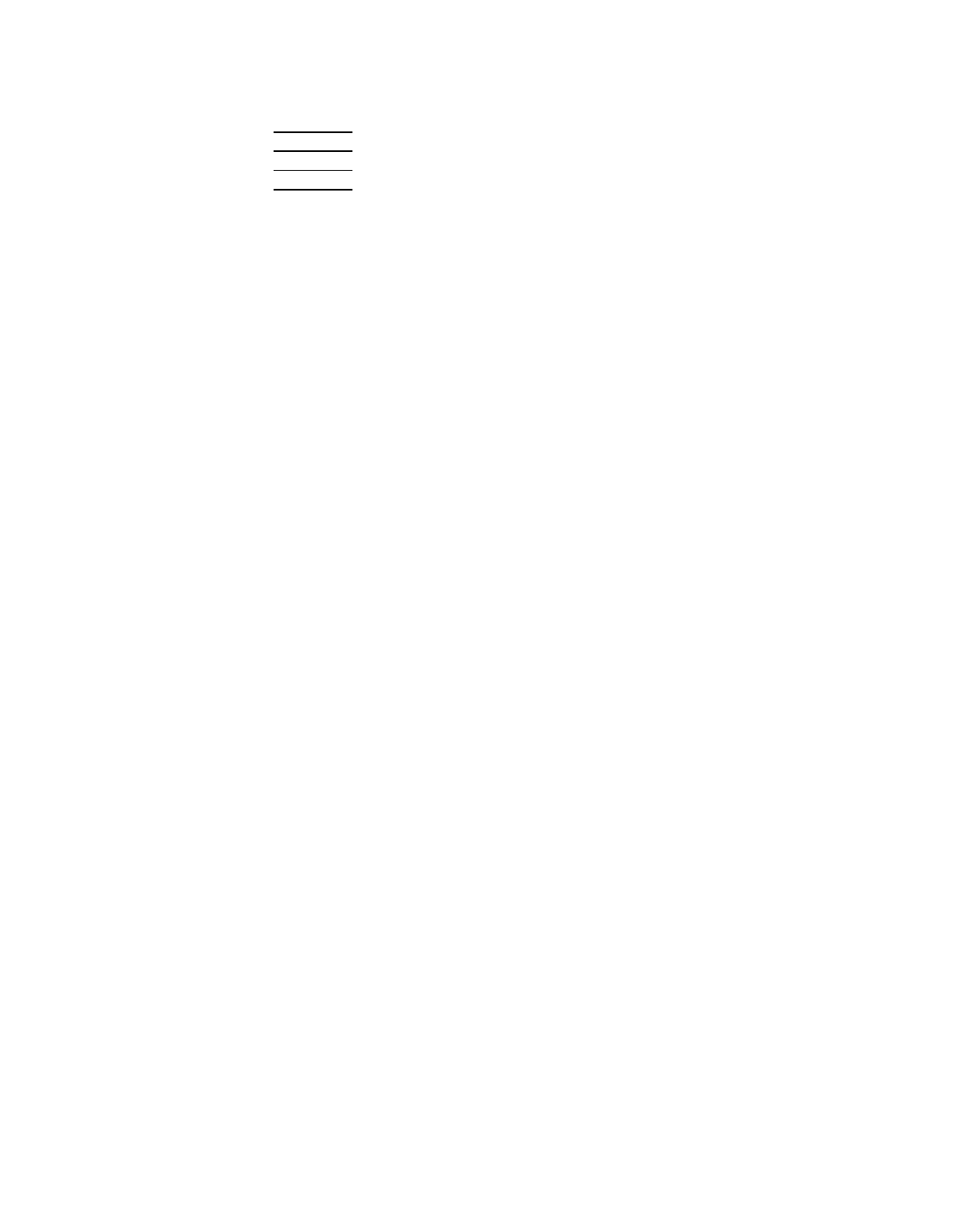$\begin{tabular}{|c|c|c|} \hline \quad \quad & \quad \quad & \quad \quad \\ \hline \quad \quad & \quad \quad & \quad \quad \\ \hline \quad \quad & \quad \quad & \quad \quad \\ \hline \quad \quad & \quad \quad & \quad \quad \\ \hline \quad \quad & \quad \quad & \quad \quad \\ \hline \quad \quad & \quad \quad & \quad \quad \\ \hline \quad \quad & \quad \quad & \quad \quad \\ \hline \quad \quad & \quad \quad & \quad \quad \\ \hline \quad \quad & \quad \quad & \quad \quad \\ \hline \quad \quad & \quad \quad & \quad \quad \\ \hline \quad \quad & \quad \quad & \quad \quad \\ \hline \quad \quad &$  $\begin{tabular}{|c|c|c|c|} \hline \quad \quad & \quad \quad & \quad \quad \\ \hline \quad \quad & \quad \quad & \quad \quad \\ \hline \quad \quad & \quad \quad & \quad \quad \\ \hline \quad \quad & \quad \quad & \quad \quad \\ \hline \quad \quad & \quad \quad & \quad \quad \\ \hline \quad \quad & \quad \quad & \quad \quad \\ \hline \quad \quad & \quad \quad & \quad \quad \\ \hline \quad \quad & \quad \quad & \quad \quad \\ \hline \quad \quad & \quad \quad & \quad \quad \\ \hline \quad \quad & \quad \quad & \quad \quad \\ \hline \quad \quad & \quad \quad & \quad \quad \\ \hline \quad \$  $\equiv$ ————<br>————<br>————  $\begin{tabular}{|c|c|c|} \hline \quad \quad & \quad \quad & \quad \quad \\ \hline \quad \quad & \quad \quad & \quad \quad \\ \hline \quad \quad & \quad \quad & \quad \quad \\ \hline \quad \quad & \quad \quad & \quad \quad \\ \hline \quad \quad & \quad \quad & \quad \quad \\ \hline \quad \quad & \quad \quad & \quad \quad \\ \hline \quad \quad & \quad \quad & \quad \quad \\ \hline \quad \quad & \quad \quad & \quad \quad \\ \hline \quad \quad & \quad \quad & \quad \quad \\ \hline \quad \quad & \quad \quad & \quad \quad \\ \hline \quad \quad & \quad \quad & \quad \quad \\ \hline \quad \quad &$  $\equiv$  $\begin{tabular}{|c|c|c|} \hline \quad \quad & \quad \quad & \quad \quad \\ \hline \quad \quad & \quad \quad & \quad \quad \\ \hline \quad \quad & \quad \quad & \quad \quad \\ \hline \quad \quad & \quad \quad & \quad \quad \\ \hline \quad \quad & \quad \quad & \quad \quad \\ \hline \quad \quad & \quad \quad & \quad \quad \\ \hline \quad \quad & \quad \quad & \quad \quad \\ \hline \quad \quad & \quad \quad & \quad \quad \\ \hline \quad \quad & \quad \quad & \quad \quad \\ \hline \quad \quad & \quad \quad & \quad \quad \\ \hline \quad \quad & \quad \quad & \quad \quad \\ \hline \quad \quad &$  $\begin{tabular}{|c|c|c|} \hline \quad \quad & \quad \quad & \quad \quad \\ \hline \quad \quad & \quad \quad & \quad \quad \\ \hline \quad \quad & \quad \quad & \quad \quad \\ \hline \quad \quad & \quad \quad & \quad \quad \\ \hline \quad \quad & \quad \quad & \quad \quad \\ \hline \quad \quad & \quad \quad & \quad \quad \\ \hline \quad \quad & \quad \quad & \quad \quad \\ \hline \quad \quad & \quad \quad & \quad \quad \\ \hline \quad \quad & \quad \quad & \quad \quad \\ \hline \quad \quad & \quad \quad & \quad \quad \\ \hline \quad \quad & \quad \quad & \quad \quad \\ \hline \quad \quad &$  $\begin{tabular}{|c|c|c|c|} \hline \quad \quad & \quad \quad & \quad \quad \\ \hline \quad \quad & \quad \quad & \quad \quad \\ \hline \quad \quad & \quad \quad & \quad \quad \\ \hline \quad \quad & \quad \quad & \quad \quad \\ \hline \quad \quad & \quad \quad & \quad \quad \\ \hline \quad \quad & \quad \quad & \quad \quad \\ \hline \end{tabular}$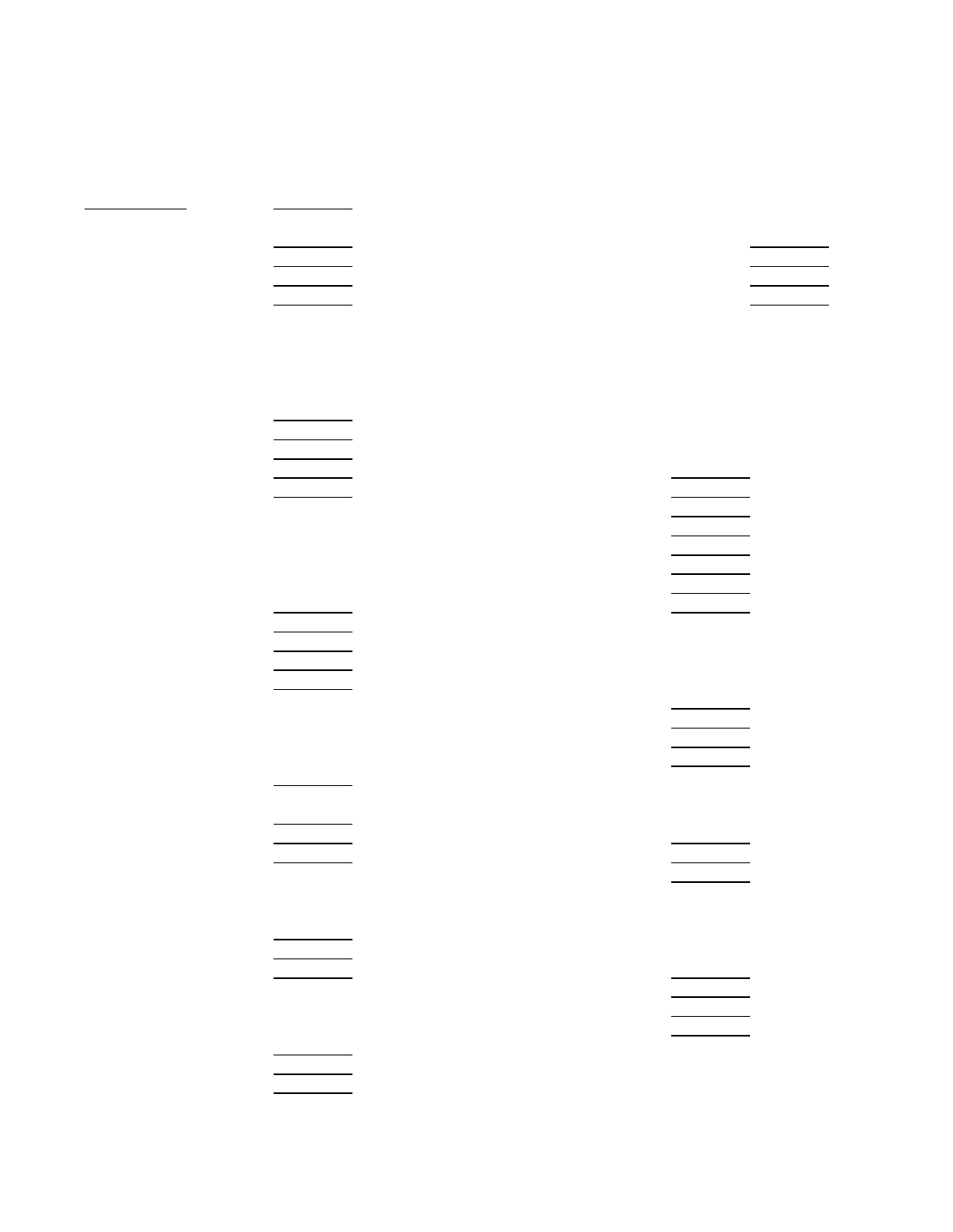$\begin{tabular}{|c|c|c|} \hline \quad \quad & \quad \quad & \quad \quad \\ \hline \quad \quad & \quad \quad & \quad \quad \\ \hline \quad \quad & \quad \quad & \quad \quad \\ \hline \quad \quad & \quad \quad & \quad \quad \\ \hline \quad \quad & \quad \quad & \quad \quad \\ \hline \quad \quad & \quad \quad & \quad \quad \\ \hline \quad \quad & \quad \quad & \quad \quad \\ \hline \quad \quad & \quad \quad & \quad \quad \\ \hline \quad \quad & \quad \quad & \quad \quad \\ \hline \quad \quad & \quad \quad & \quad \quad \\ \hline \quad \quad & \quad \quad & \quad \quad \\ \hline \quad \quad &$ 

 $\blacksquare$ 

 $\begin{tabular}{|c|c|c|c|} \hline \quad \quad & \quad \quad & \quad \quad \\ \hline \quad \quad & \quad \quad & \quad \quad \\ \hline \quad \quad & \quad \quad & \quad \quad \\ \hline \quad \quad & \quad \quad & \quad \quad \\ \hline \quad \quad & \quad \quad & \quad \quad \\ \hline \quad \quad & \quad \quad & \quad \quad \\ \hline \quad \quad & \quad \quad & \quad \quad \\ \hline \quad \quad & \quad \quad & \quad \quad \\ \hline \quad \quad & \quad \quad & \quad \quad \\ \hline \quad \quad & \quad \quad & \quad \quad \\ \hline \quad \quad & \quad \quad & \quad \quad \\ \hline \quad \$ 

 $\equiv$